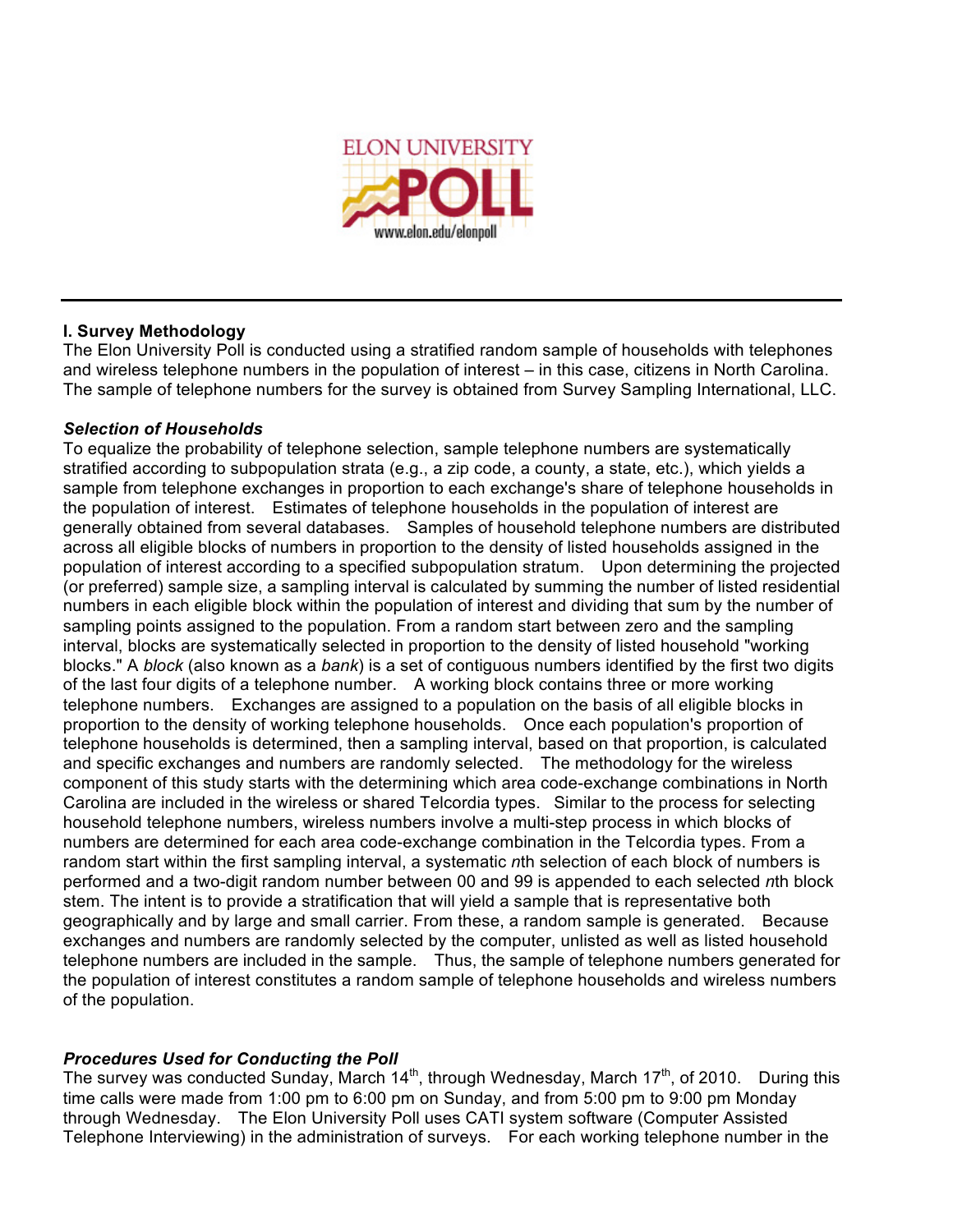sample, several attempts were made to reach each number. Only individuals 18 years or older were interviewed; those reached at business or work numbers were not interviewed. For each number reached, one adult is generally selected based on whether s/he is the oldest or youngest adult. Interviews, which are conducted by live interviewers, are completed with adults from the target population as specified. Interviews for this survey were completed with 579 adults from North Carolina. For a sample size of 579, there is a 95 percent probability that our survey results are within plus or minus 4.2 percentage points (the margin of sampling error) of the actual population distribution for any given question. For sub-samples (a subgroup selected from the overall sample), the margin of error is higher depending on the size of the subsample. When we use a subsample, we identify these results as being from a subsample and provide the total number of respondents and margin of error for that subsample. In reporting our results, we note any use of a subsample where applicable. Because our surveys are based on probability sampling, there are a variety of factors that prevent these results from being perfect, complete depictions of the population; the foremost example is that of margin of sampling error (as noted above). With all probability samples, there are theoretical and practical difficulties estimating population characteristics (or parameters). Thus, while efforts are made to reduce or lessen such threats, sampling error as well as other sources of error – while not all inclusive, examples of other error effects are non-response rates, question order effects, question wording effects, etc. – are present in surveys derived from probability samples.

### *Questions and Question Order*

The Elon University Poll provides the questions as worded and the order in which these questions are administered (to respondents). Conspicuous in reviewing some questions is the "bracketed" information. Information contained within brackets ( [ ] ) denotes response options as provided in the question; this bracketed information is rotated randomly to ensure that respondents do not receive a set order of response options presented to them, which also maintains question construction integrity by avoiding respondent acquiescence based on question composition. Some questions used a probe maneuver to determine a respondent's intensity of perspective. Probe techniques used in this questionnaire mainly consist of asking a respondent if their response is more intense than initially provided. For example, upon indicating whether s/he is satisfied or dissatisfied, we asked the respondent "would you say you are very 'satisfied'/'dissatisfied'". This technique is employed in some questions as opposed to specifying the full range of choices in the question. Though specifying the full range of options in questions is a commonly accepted practice in survey research, we sometimes prefer that the respondent determine whether their perspective is stronger or more intense for which the probe technique used. Another method for acquiring information from respondents is to ask an "open-ended" question. The open-ended question is a question for which no response options are provided, i.e., it is entirely up to the respondent to provide the response information.

## *The Elon University Poll*

The Elon University Poll is conducted under the auspices of the Center for Public Opinion Polling (Hunter Bacot, Director & Mileah Kromer, Assistant Director), which is a constituent part of the Institute for Politics and Public Affairs (George Taylor, Director); both these organizations are housed in the department of political science at Elon University. These academic units are part of Elon College, the College of Arts and Sciences at Elon University. The Elon University administration, led by Dr. Leo Lambert, President of the university, fully support the Elon University Poll as part of its service commitment to state, regional, and national constituents. Dr. Hunter Bacot, a professor in the department of political science, directs the Elon University Poll. Elon University students administer the survey as part of the University's commitment to experiential learning where "students learn through doing."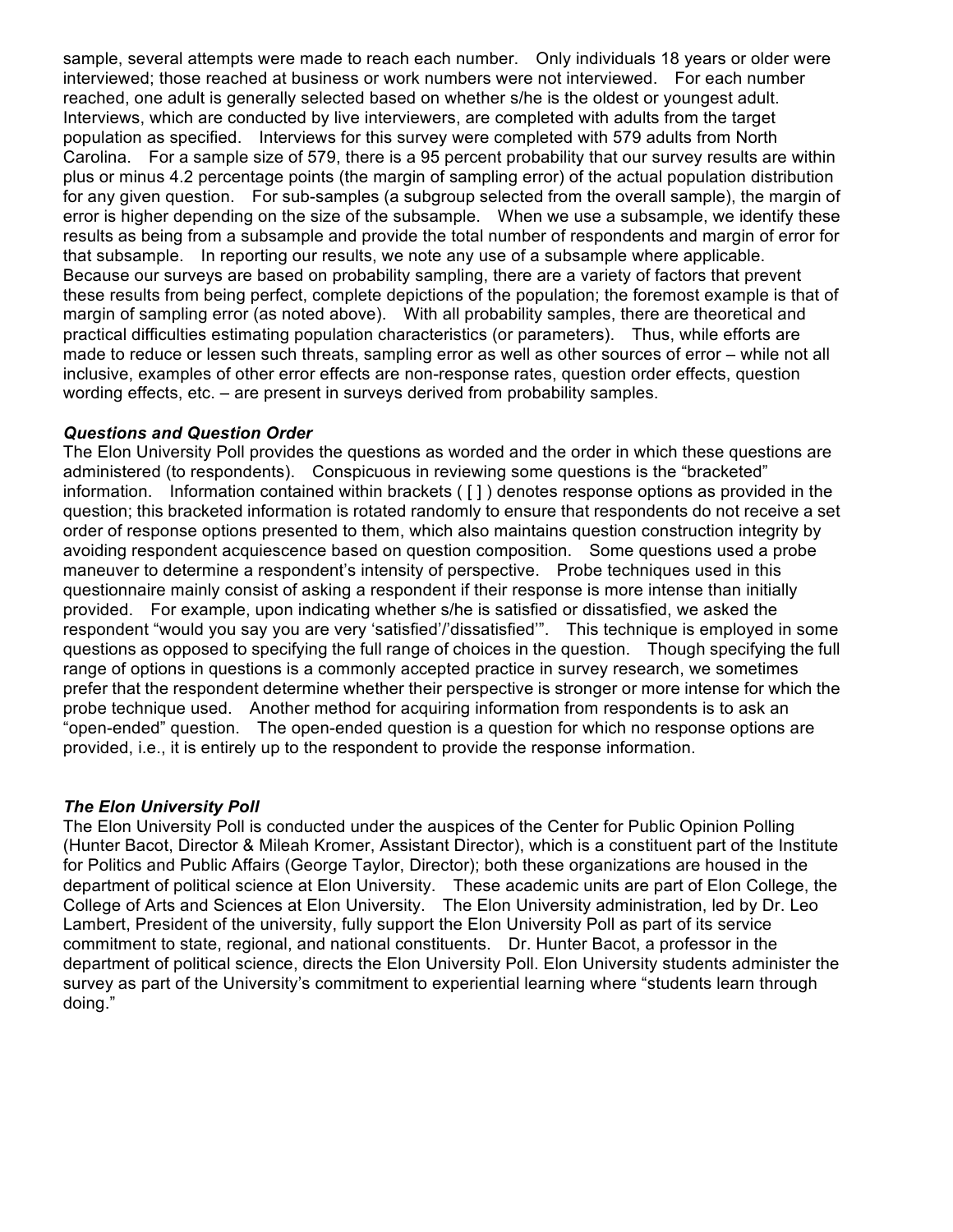### **II. Survey Instrument and Percent Distributions by Question**

**Interviews were completed with 579 adults from households in the North Carolina. For a sample size of 579, there is a 95 percent probability that our survey results are within plus or minus 4.2 percentage points (the margin of sampling error) of the actual population distribution for any given question. Due to rounding, column totals may not equal 100 percent as indicated. Data are weighted to reflect the adult population in terms of age and race.**

| About the Codes appearing in Questions and Responses |                                                                                                                                                                                                                                                                                                                                                                                                                                                                      |  |  |  |  |
|------------------------------------------------------|----------------------------------------------------------------------------------------------------------------------------------------------------------------------------------------------------------------------------------------------------------------------------------------------------------------------------------------------------------------------------------------------------------------------------------------------------------------------|--|--|--|--|
|                                                      |                                                                                                                                                                                                                                                                                                                                                                                                                                                                      |  |  |  |  |
| <b>Response Options not</b><br>offered               | Response options are not offered to the person taking<br>the survey (respondent), but are included in the question<br>as asked (and usually denoted by brackets, [ ]).<br>Response options are generally offered only for<br>demographic questions (background characteristic, e.g.,<br>age, education, income, etc.).                                                                                                                                               |  |  |  |  |
| v = volunteered response                             | Respondents volunteer response option. As response<br>options are not offered to those taking the survey, some<br>respondents offer or volunteer response options.<br>Though not all volunteered options can be anticipated,<br>the more common options are noted.                                                                                                                                                                                                   |  |  |  |  |
| $p =$ probed response                                | Respondents self-place in this option or category.<br>A<br>probe maneuver is used in questions to allow the<br>respondent to indicate whether her/his response is more<br>intense than initially provided for in the choices appearing<br>in the question. For example, on probe questions the<br>interviewer, upon a respondent indicating that she/he is<br>satisfied (or dissatisfied), is instructed to ask him/her<br>"Would you say you are "very satisfied"?" |  |  |  |  |

#### **First, I would like to know what you think is the most important issue facing the state of North Carolina? (open ended)**

|                        | Percent |
|------------------------|---------|
| <b>ECONOMY</b>         | 56.9    |
| <b>ENVIRONMENT</b>     | 14.6    |
| <b>WAR</b>             | 10.2    |
| <b>TAXES</b>           | 2 ค     |
| Total (N=579; +/-4.2%) |         |

Note: issues mentioned less than 1 percent are not listed.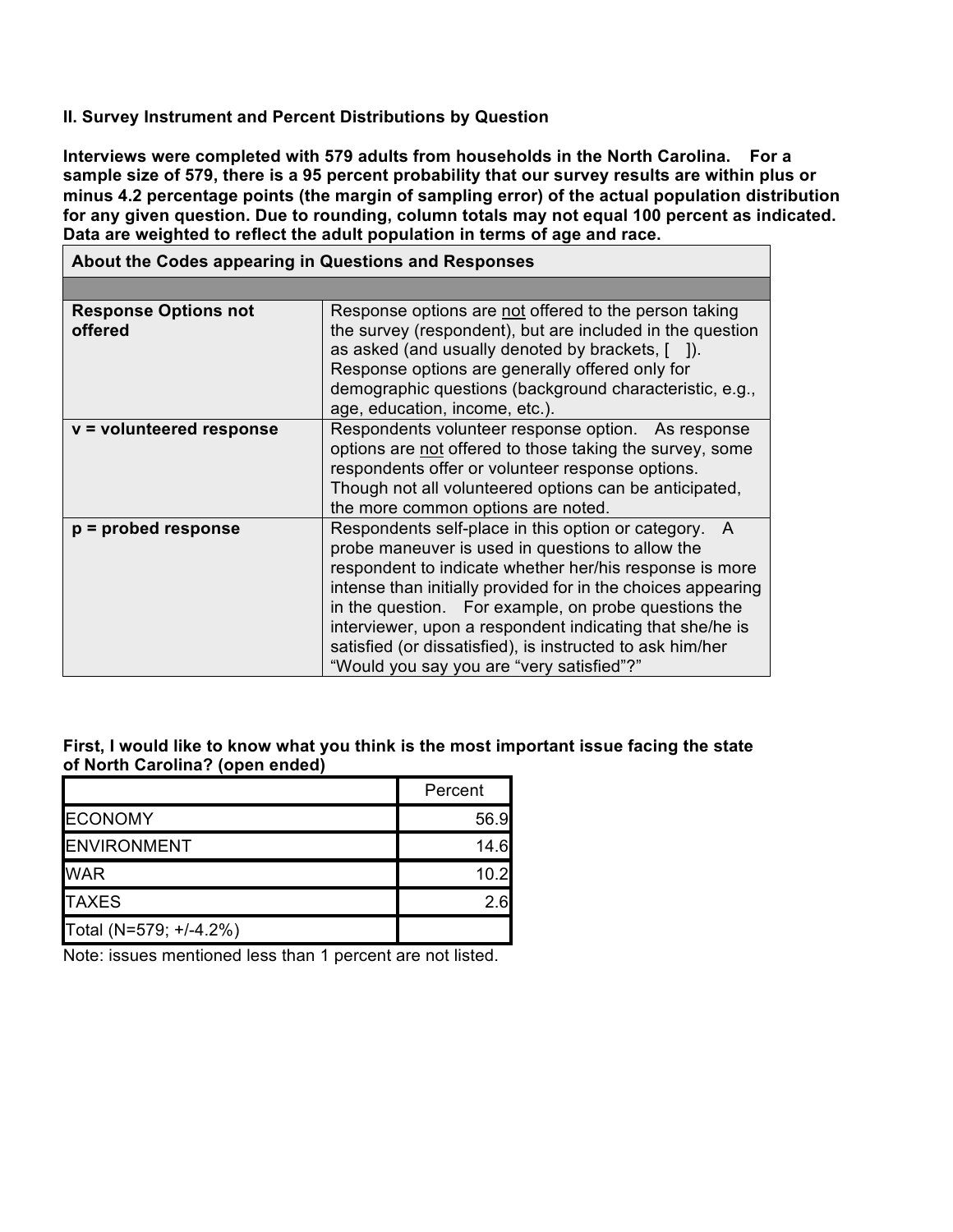Now, I'd like to ask you about the candidates running for the North Carolina U.S. Senate seat..

**.**

I'm going to read you a list of candidates and I would like for you to rate them on a scale of 1 to **7, where: [1 means not at all favorable, 4 means neither favorable or unfavorable, and 7 means extremely favorable]. So, as I read you each name, please rate them on the scale of 1 to 7, and, if you don't recognize the name, then you can simply tell me that . . .**

| <b>CANDIDATE</b>          | Not at all<br><b>Favorable</b><br>1 | 2 through 3 | <b>Neither</b><br>Fav/<br>Unfav<br>4 | 5 through 6 | <b>Extremely</b><br><b>Favorable</b><br>7 | Don't<br><b>Know</b><br>(v) |
|---------------------------|-------------------------------------|-------------|--------------------------------------|-------------|-------------------------------------------|-----------------------------|
| <b>Mark Beitler</b>       | 2.7                                 | 1.7         | 5.4                                  | 3.3         | 0.2                                       | 86.6                        |
| <b>Mark Beitler</b>       | 3.2                                 | 2.3         | 5.1                                  | 3.0         | 0.7                                       | 85.7                        |
| <b>Richard Burr</b>       | 10.4                                | 6.8         | 15.5                                 | 20.0        | 13.6                                      | 33.6                        |
| <b>Richard Burr</b>       | 9.6                                 | 12.9        | 18.7                                 | 21.3        | 8.6                                       | 28.9                        |
| <b>Eddie Burks</b>        | 2.3                                 | 3.8         | 9.8                                  | 4.6         | 1.3                                       | 78.2                        |
| <b>Eddie Burks</b>        | 2.9                                 | 3.7         | 10.0                                 | 6.8         | 0.5                                       | 76.2                        |
| Cal<br>Cunningham         | 2.4                                 | 4.1         | 7.9                                  | 6.5         | 3.8                                       | 75.3                        |
| Cal<br>Cunningham         | 3.4                                 | 5.1         | 8.6                                  | 5.2         | 1.1                                       | 76.7                        |
| <b>Susan Harris</b>       | 2.4                                 | 6.1         | 9.4                                  | 8.4         | 2.8                                       | 70.9                        |
| <b>Brad Jones</b>         | 2.8                                 | 3.4         | 6.5                                  | 6.3         | 0.9                                       | 80.1                        |
| <b>Brad Jones</b>         | 3.9                                 | 4.3         | 8.0                                  | 3.5         | 2.3                                       | 78.1                        |
| Kenneth<br>Lewis          | 2.5                                 | 4.3         | 8.5                                  | 6.4         | 2.9                                       | 75.4                        |
| Kenneth<br>Lewis          | 3.5                                 | 3.4         | 7.9                                  | 6.0         | 2.6                                       | 76.7                        |
| Larry Linney              | 3.5                                 | 2.1         | 5.5                                  | 3.4         | 1.7                                       | 83.9                        |
| Elaine<br>Marshall        | 2.3                                 | 6.1         | 9.2                                  | 10.0        | 7.7                                       | 64.7                        |
| Elaine<br>Marshall        | 3.9                                 | 3.7         | 11.3                                 | 14.9        | 3.9                                       | 62.3                        |
| Marcus<br>Williams        | 1.8                                 | 4.0         | 7.6                                  | 4.2         | 2.9                                       | 79.5                        |
| <b>Marcus</b><br>Williams | 2.9                                 | 3.8         | 8.6                                  | 6.8         | 2.0                                       | 75.8                        |
| Ann Worthy                | 3.1                                 | 2.7         | 6.2                                  | 5.7         | 2.8                                       | 79.6                        |
| Average for<br>March      | 3.3                                 | 4.1         | 8.3                                  | 7.2         | 3.7                                       | 73.4                        |
| Average for<br>February   | 4.2                                 | 4.9         | 9.8                                  | 8.4         | 2.7                                       | 70.1                        |

Note: Non-shaded areas are current figures, which have a total of 579 respondents (+/-4.2%); shaded areas are figures from last month, February 2010, which had a total of 508 respondents (+/- 4.4%). If no results are presented for comparison, the person was not included in the previous month's results.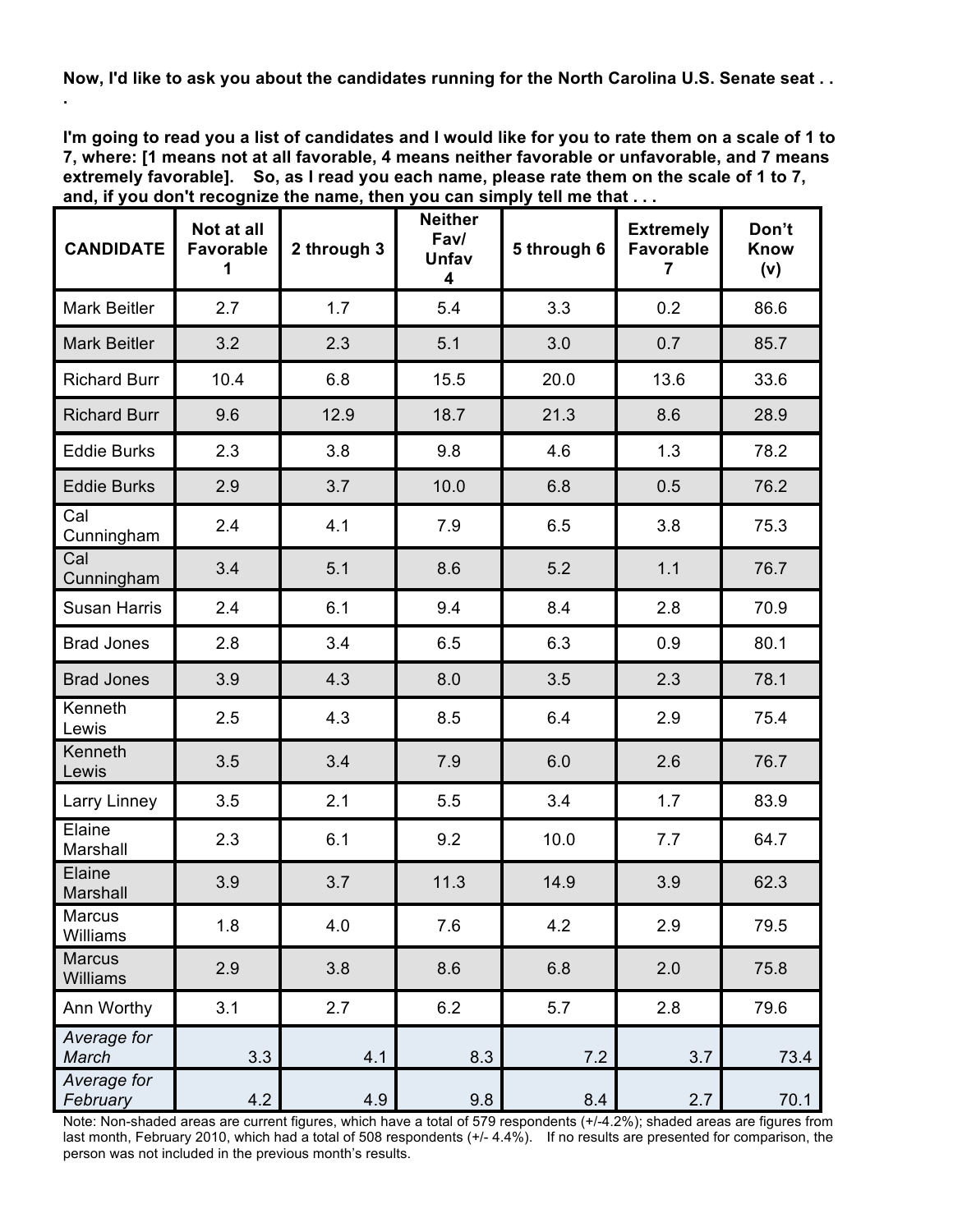**Now, thinking about things in the country, do you feel things in this country [have gotten off on the wrong track, or are going in the right direction]?**

|                                            | October<br>2009                 | March<br>2010                   |
|--------------------------------------------|---------------------------------|---------------------------------|
| STRONGLY GOTTEN OFF ON THE WRONG TRACK (p) | 38.9                            | 42.1                            |
| GOTTEN OFF ON THE WRONG TRACK              | 21.0                            | 19.7                            |
| GOING IN THE RIGHT DIRECTION               | 20.9                            | 22.9                            |
| STRONGLY GOING IN THE RIGHT DIRECTION (p)  | 9.4                             | $11.5$                          |
| DON T KNOW (v)                             | 9.5                             | 3.7                             |
| REFUSED (v)                                | 0.3                             | 0.1                             |
| Total                                      | 100.0<br>$N = 703$<br>$+/-3.8%$ | 100.0<br>$N = 579$<br>$+/-4.2%$ |

## **Now, thinking about things in this state, do you feel things in North Carolina [have gotten off on the wrong track, or are going in the right direction]?**

|                                            | March<br>2010                   |
|--------------------------------------------|---------------------------------|
| STRONGLY GOTTEN OFF ON THE WRONG TRACK (p) | 30.3                            |
| GOTTEN OFF ON THE WRONG TRACK              | 27.9                            |
| GOING IN THE RIGHT DIRECTION               | 24.2                            |
| STRONGLY GOING IN THE RIGHT DIRECTION (p)  | 8.0                             |
| DON T KNOW (v)                             | 8.8                             |
| REFUSED (v)                                | 0.9                             |
| <b>Total</b>                               | 100.0<br>$N = 579$<br>$+/-4.2%$ |

Do you expect the state economy to [to get better, stay about the same, or get worse] by the **end of this year?**

|                            | October<br>2009                  | March<br>2010                   |
|----------------------------|----------------------------------|---------------------------------|
| <b>GET WORSE</b>           | 36.0                             | 28.5                            |
| <b>STAY ABOUT THE SAME</b> | 44.7                             | 35.8                            |
| <b>GET BETTER</b>          | 18.6                             | 34.6                            |
| DON T KNOW (v)             | 0.7                              | 1.1                             |
| Total                      | 100.0<br>$N = 703$<br>$+/- 3.8%$ | 100.0<br>$N = 579$<br>$+/-4.2%$ |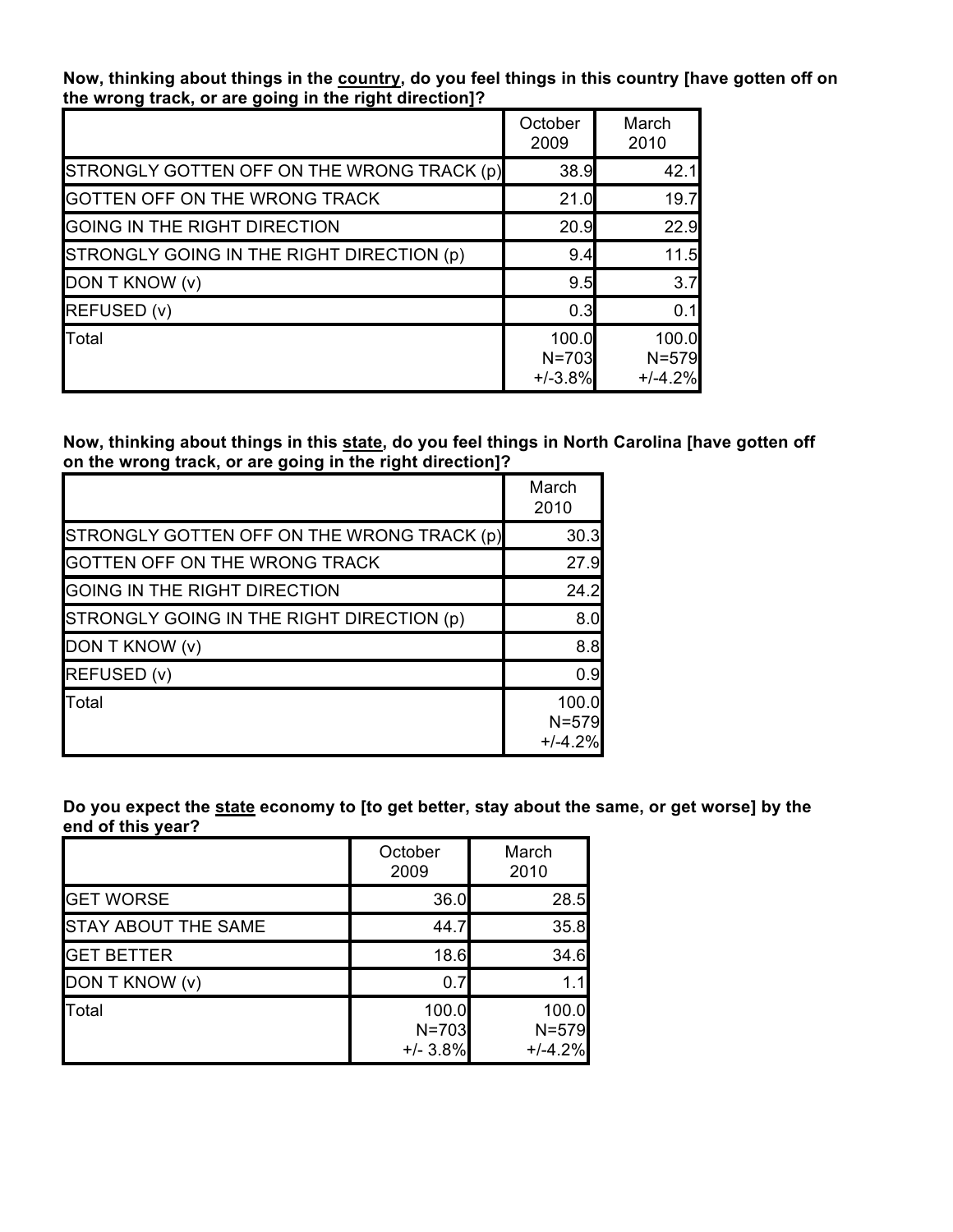**By the end of this year, do you expect your personal financial situation to [stay about the same, get better, or get worse]?**

|                            | October<br>2009                  | March<br>2010                   |
|----------------------------|----------------------------------|---------------------------------|
| <b>GET WORSE</b>           | 36.0                             | 12.7                            |
| <b>STAY ABOUT THE SAME</b> | 44.7                             | 52.6                            |
| <b>GET BETTER</b>          | 18.6                             | 33.6                            |
| DON T KNOW (v)             | 0.7                              | 1.0                             |
| REFUSED (v)                | 0.0                              | 0.1                             |
| Total                      | 100.0<br>$N = 703$<br>$+/- 3.8%$ | 100.0<br>$N = 579$<br>$+/-4.2%$ |

**Now, changing topics to the United States Congress and the North Carolina legislature, I'd like** to know how you would rate their work. . . on a scale of 0 to 10, with [0 being 'doing nothing at **all' and 10 being 'working extremely hard'], how would you rate the work of the North Carolina General Assembly?**

|                               | March<br>2010                   |
|-------------------------------|---------------------------------|
| <b>DOING NOTHING AT ALL</b>   | 5.0                             |
|                               | 2.1                             |
| $\overline{2}$                | 5.2                             |
| $\overline{3}$                | 5.5                             |
| 4                             | 8.0                             |
| <b>MIDDLE CATEGORY</b>        | 30.2                            |
| 6                             | 11.7                            |
| 7                             | 10.9                            |
| $\overline{8}$                | 5.8                             |
| 9                             | .9                              |
| <b>WORKING EXTREMELY HARD</b> | 3.5                             |
| <b>DON T KNOW</b><br>(v)      | 10.8                            |
| REFUSED (v)                   | .4                              |
| Total                         | 100.0<br>$N = 579$<br>$+/-4.2%$ |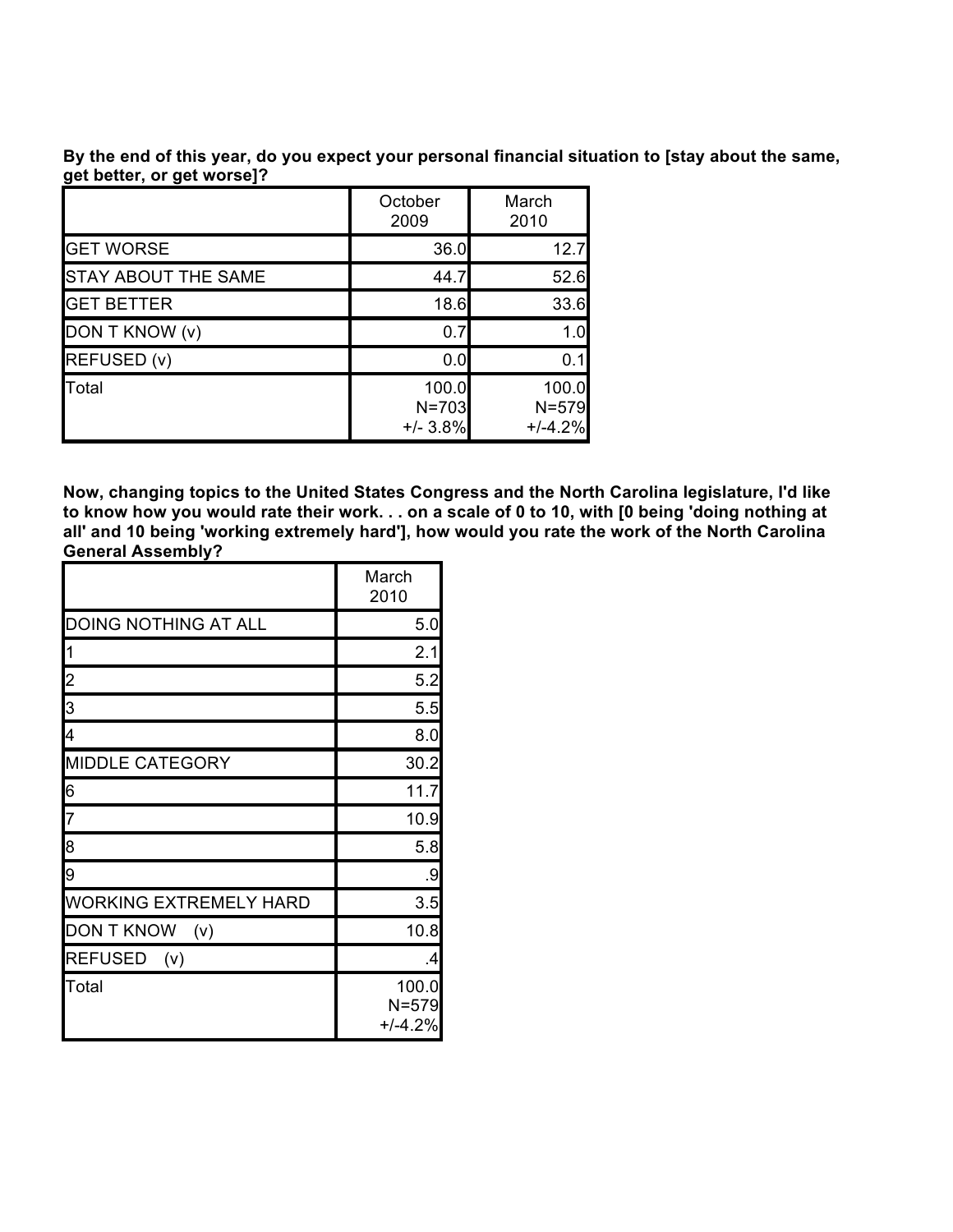|                               | March<br>2010                   |
|-------------------------------|---------------------------------|
| <b>DOING NOTHING AT ALL</b>   | 11.4                            |
|                               | 5.7                             |
| $\overline{c}$                | 7.7                             |
| $\overline{\mathbf{3}}$       | 11.0                            |
| 4                             | 13.4                            |
| <b>MIDDLE CATEGORY</b>        | 18.9                            |
| 6                             | 7.1                             |
| $\overline{z}$                | 8.6                             |
| $\overline{8}$                | 6.8                             |
| 9                             | .8                              |
| <b>WORKING EXTREMELY HARD</b> | 5.4                             |
| DON T KNOW (v)                | 2.6                             |
| REFUSED (v)                   | .4                              |
| Total                         | 100.0<br>$N = 579$<br>$+/-4.2%$ |

**On a scale of 0 to 10, with [0 being 'doing nothing at all' and 10 being 'working extremely hard'], how would you rate the work of the United States Congress?**

| Now, I'd like to ask you about the job your state legislators are doing please tell me if you |  |
|-----------------------------------------------------------------------------------------------|--|
| [approve or disapprove] of the job each of the following are doing $\dots$                    |  |

| .                                                  |                                      |                   |                |                                   |                             |
|----------------------------------------------------|--------------------------------------|-------------------|----------------|-----------------------------------|-----------------------------|
|                                                    | <b>Strongly</b><br><b>Disapprove</b> | <b>Disapprove</b> | <b>Approve</b> | <b>Strongly</b><br><b>Approve</b> | Don't<br><b>Know</b><br>(v) |
| The Democratic members<br>of the General Assembly? | 12.2                                 | 21.8              | 37.9           | 4.7                               | 23.4                        |
| The Republican members<br>of the General Assembly? | 6.6                                  | 29.0              | 35.5           | 3.1                               | 25.7                        |
| The Leadership of the<br>House?                    | 10.0                                 | 22.4              | 38.2           | 3.4                               | 26.1                        |
| The Leadership of the<br>Senate?                   | 9.2                                  | 23.9              | 38.1           | 2.4                               | 26.4                        |
| Your Representative in<br>the State House?         | 7.0                                  | 17.8              | 42.4           | 5.6                               | 27.1                        |
| <b>Your Senator in the State</b><br>Senate?        | 5.6                                  | 20.2              | 43.9           | 5.0                               | 25.2                        |